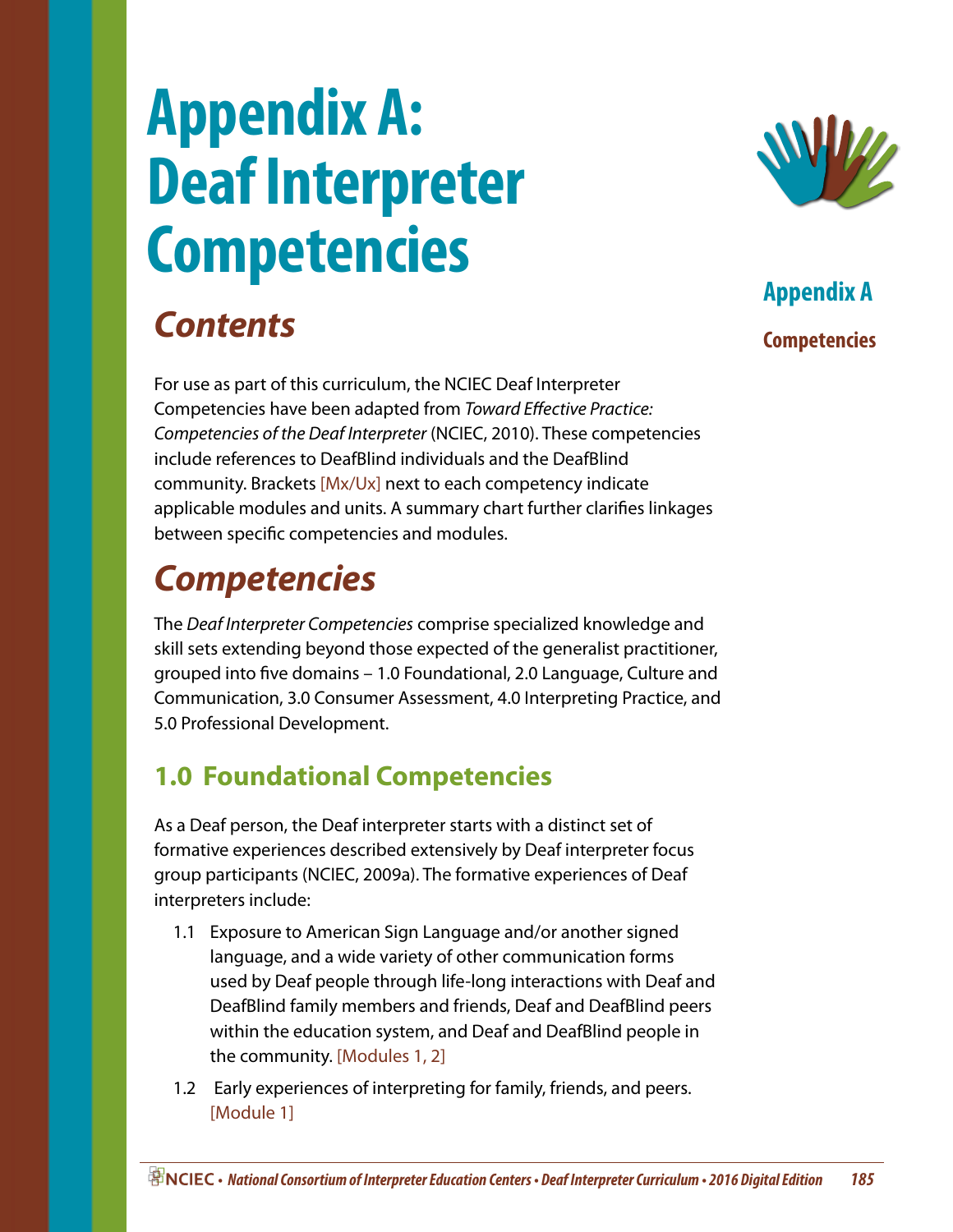

- 1.3 Experiences of personal challenges in comprehending situations, interpreters, and various communication styles. [Module 1]
- 1.4 Personal experiences of discrimination, oppression, and frustration with lack of access to communication and information. [Modules 1, 3]

#### **2.0 Language, Culture & Communication Competencies**

## **Appendix A**

#### **Competencies**

The Deaf interpreter demonstrates the following language, culture, and communication competencies critical to effective interaction with the range of consumers with whom s/he may work:

- 2.1 Native or native-like competence in ASL, and/or a second signed language, including spontaneous use of pragmatic and sociolinguistic features of ASL, and/or a second signed language discourse including prosody, accent, transition markers, discourse markers, and turn taking. [Module 1]
- 2.2 Adeptness and flexibility in working across a range of registers, genres, and variations of ASL, and/or a second signed language, attributable to consumer's age, gender, ethnicity and cultural background, region, socioeconomic status, physical and cognitive health, and education levels. [Modules 1, 2, 3, 5]
- 2.3 Ability to recognize and negotiate cultural behaviors, values, mores, and discourse features and styles for effective communication. [Modules 1, 2, 6]
- 2.4 Creativity and flexibility in the use of alternative visual communication strategies to convey complex concepts to consumers, including drawing, mime, props, etc. [Modules 2, 3, 5, 6]
- 2.5 Ability to read and write English for sight translation of standard forms and instructions (e.g., hospital admission, informed consent, job applications, insurance, billing) and written translation of the Deaf consumer's responses. [Module 5]
- 2.6 Ability to effectively explain and discuss the following concepts to a variety of stakeholders in an articulate, professional manner:

 2.6.1 Process of consumer assessment and the rationale for using particular interpreting strategies and interventions. [Modules 2, 3]

 2.6.2 Roles, functions, and processes of the interpreting team. [Module 6]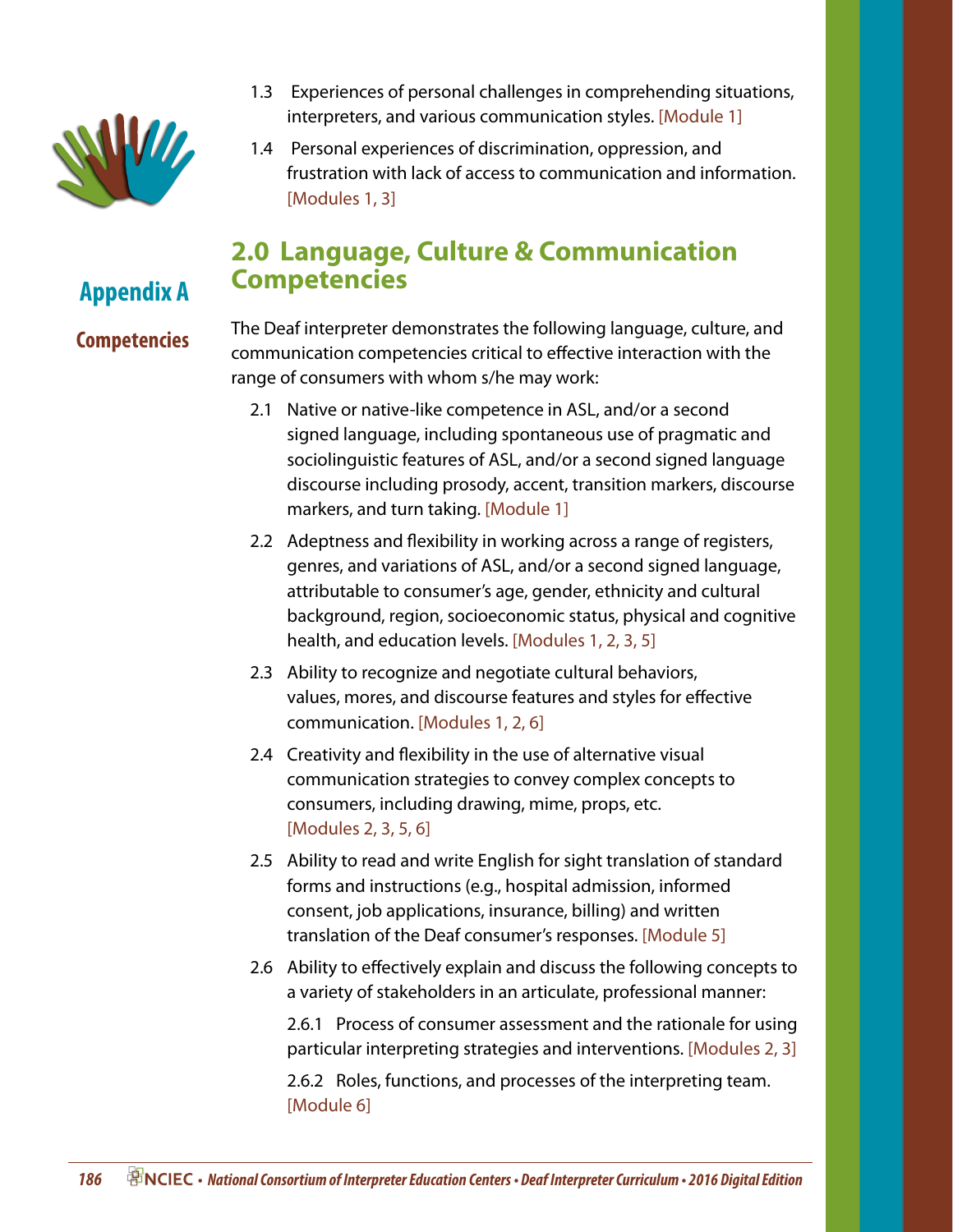2.6.3 Rationale for the decision to use consecutive or simultaneous interpreting. [Module 5]

 2.6.4 Extent to which interpreters' linguistic negotiation and consumer language constraints may limit appropriate stakeholder use of portions of the interpretation. [Modules 2, 4, 5]

#### **3.0 Consumer Assessment Competencies**

The Deaf interpreter demonstrates the following competencies in determining appropriate interpreting and communication strategies with consumers:

- 3.1 Recognize educational, cognitive, physiological, and sociolinguistic factors and communication needs likely to influence interpretation strategies and communication interventions. [Modules 3, 6]
- 3.2 Identify Deaf and DeafBlind consumers' language use (e.g., bilingual, monolingual, semi-lingual, familiarity with language/s being used, communication system interference, international signs, use of culture-specific and idiosyncratic gestures or home signs, use of tactile or close-vision communication) to determine target language/communication form. [Modules 2, 3, 6]
- 3.3 Identify Deaf and DeafBlind consumers' potential gaps (e.g., informational, experiential, educational, visual, protocol, cognitive, memory, or cultural frame of reference) relative to particular interactions or settings to determine target language/ communication strategy, consistent with the experiential and linguistic framework of Deaf or DeafBlind consumers and appropriate to situational protocol. [Modules 3, 5, 6]
- 3.4 Apply understanding of the history and significance of oppression in the Deaf and the DeafBlind communities in the analysis of power relationships among participants within the interpreted interaction to determine how the position of consumers within the power dynamic might influence interpreting decisions or strategies. [Modules 2, 3, 4]

#### **4.0 Interpreting Practice Competencies**

The Deaf interpreter demonstrates ability to use engagement, analytic, production, monitoring, and decision-making skills and strategies in the co-construction of meaningful interpretation for all consumers involved:

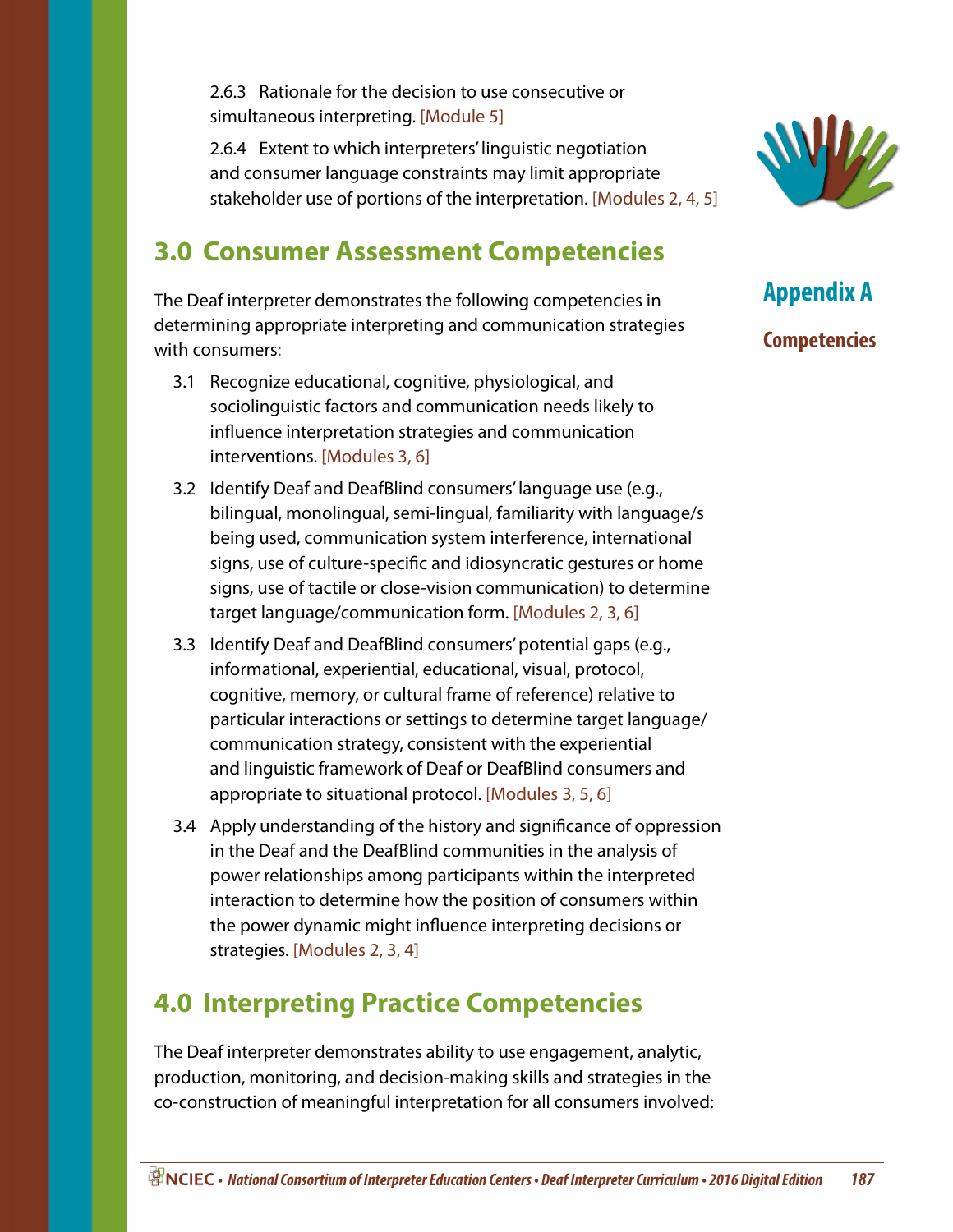

- 4.1 Engaging Deaf and DeafBlind consumers in the interpreting process in order to effect the most accurate and meaningful communication. [Modules 5, 6]
- 4.2 Elicitation strategies to draw out information and seek clarification of meaning (e.g., prompting, probing, questioning, referencing previous comments, paraphrasing, verifying interpreter's comprehension of the Deaf or DeafBlind consumer's message). [Modules 3, 5, 6]
- 4.3 Contextual strategies to infer implied meaning and discern meaning in spite of production interference in such areas as sentence structures, pronominal reference, surrogate role, reporting of events, description, use of tense and spatial reference. [Modules 5, 6]
- 4.4 Strategies to maintain Deaf and DeafBlind consumers' focus on information relevant to the discourse (e.g., reiterating previous remark/question, making connections to earlier discussion; clarifying the point of remark/question). [Modules 3, 5, 6]
- 4.5 Production strategies aimed at a target language/communication form consistent with the experiential and linguistic framework of Deaf and DeafBlind consumers including:

 4.5.1 Adapting syntactic form (e.g., temporal sequencing, spatial representation, temporal referencing, pronominal referencing, constructed action, restructuring of question forms to narrow possible responses, adjusting register). [Modules 3, 5, 6]

 4.5.2 Managing flow of information (e.g., pacing, parsing of content). [Module 5, 6]

 4.5.3 Providing contextual information (e.g., visual description, linkages among concepts discussed, added redundancy, reframing, analogies, examples, definitions, cultural information, and explanation of situational protocol). [Modules 2, 5, 6]

 4.5.4 Monitoring consumer feedback to determine alternative modes of communication and other interventions (e.g., tactile or close-vision communication, international signs, adopting the Deaf or DeafBlind consumer's preferred signs, cultural specific or idiosyncratic gestures, home signs, use of props, drawing, mime, etc.). [Modules 2, 3, 5, 6]

 4.5.5 Seeking clarification from all parties involved concerning details as needed to accomplish above. [Modules 5, 6]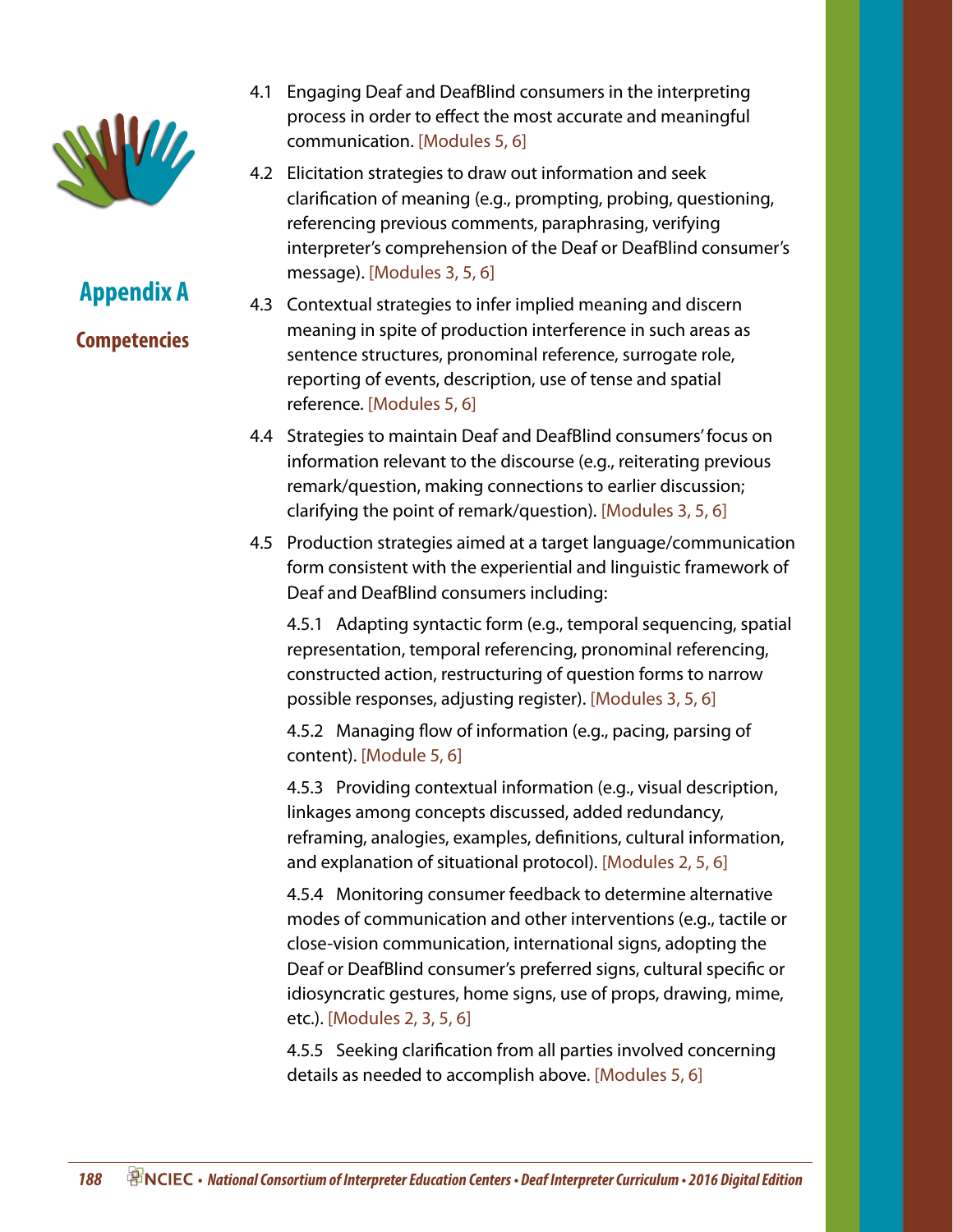- 4.6 Demonstrate ability to recognize when stakeholders may use ancillary aspects or imprinted messages in ways that do not represent an intended consequence of the linguistic interaction. [Modules 4, 5, 6]
- 4.7 Demonstrate ability to monitor interaction to determine whether interpreting is effective; determine when it might be appropriate to stop the proceedings and offer appropriate alternative resources. [Modules 4, 5, 6]
- 4.8 Identify, recognize, and differentiate roles as an interpreter and as an advocate, including boundaries expected within the profession and the Deaf and the DeafBlind communities. [Modules 4, 6]
- 4.9 When working as a team with hearing interpreter/s, demonstrate the ability to effectively negotiate aspects of the conjoint work with all parties involved:

 4.9.1 Foster a collaborative interpreting process, working together to verify meaning, gather clarifying information, manage information flow within the team, and effect a mutual monitoring process in the construction of complete and accurate interpretation for all consumers involved. [Module 6]

 4.9.2 Agree in advance with team interpreter on language use, techniques and strategies for routine and complex interpreting situations, and how to adapt and change course as needed. [Module 6]

 4.9.3 Agree in advance with team interpreter on the use of consecutive and/or simultaneous interpretation and management of switching between consecutive and simultaneous interpreting as needed. [Module 6]

 4.9.4 Discuss in advance with team interpreter how to manage potential communication breakdowns between team members, including requesting for brief team conferences, adapting language use, techniques, strategies, and replacing members of the team, when necessary, in a professional manner. [Module 6]

 4.9.5 Recognize and effectively navigate potential power dynamics (e.g., perceived roles, cultural disparities, discrimination, oppression, audism) within the team process. [Module 6]

 4.5.6 When two or more teams are at work, plan how and when to switch so that each team will utilize and build upon existing

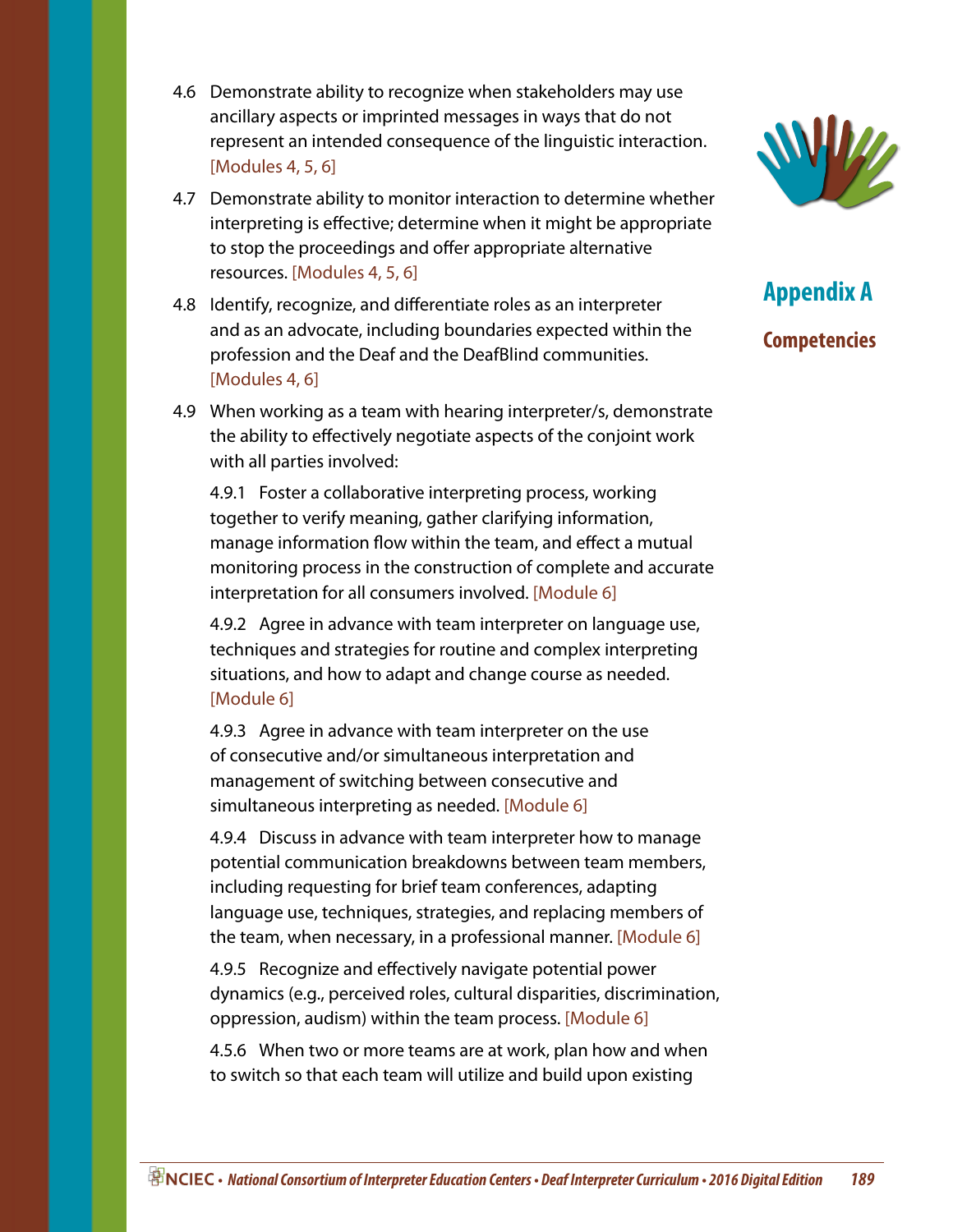

**Appendix A**

**Competencies**

linguistic concepts to keep the transition from one team to another linguistically clear to all consumers involved. [Module 6]

### **5.0 Professional Development Competencies**

The Deaf interpreter demonstrates the following competencies aimed at continual development and enhancement of the Deaf interpreter profession:

- 5.1 Pursue professional development activities that involve interaction with colleagues, peers, and other professionals. [Modules 1, 2, 3, 4, 5, 6]
- 5.2 Actively encourage and participate in professional learning communities of Deaf interpreters (e.g., meetings, workshops, conferences, virtual meeting rooms). [Modules 1, 2, 3, 4, 5, 6]
- 5.3 Keep abreast of current trends in interpretation, linguistics, cultural studies, and research. [Modules 1, 2, 3, 4, 5, 6]
- 5.4 Stay abreast of knowledge and current trends in a wide variety of subject areas (e.g., medical, mental health, and legal) and any area in which the Deaf interpreter may work. [Modules 1, 2, 3, 4, 5, 6]
- 5.5 Pursue educational and interpreting credentials. [Module 1]

#### **References**

National Consortium of Interpreter Education Centers. (2010). *Toward Effective Practice: Competencies of the Deaf Interpreter.* Retrieved from [http://www.interpretereducation.org/wp-content/uploads/2011/04/](http://www.interpretereducation.org/wp-content/uploads/2011/04/DC_Final_Final.pdf) [DC\\_Final\\_Final.pdf](http://www.interpretereducation.org/wp-content/uploads/2011/04/DC_Final_Final.pdf)

National Consortium of Interpreter Education Centers. (2009a). Analysis of Deaf Interpreter focus group discussions conducted April-July 2007. Retrieved from [http://diinstitute.org/wp-content/uploads/2010/03/](http://diinstitute.org/wp-content/uploads/2010/03/DI_FocusGroups_FinalReport.pdf) DI FocusGroups FinalReport.pdf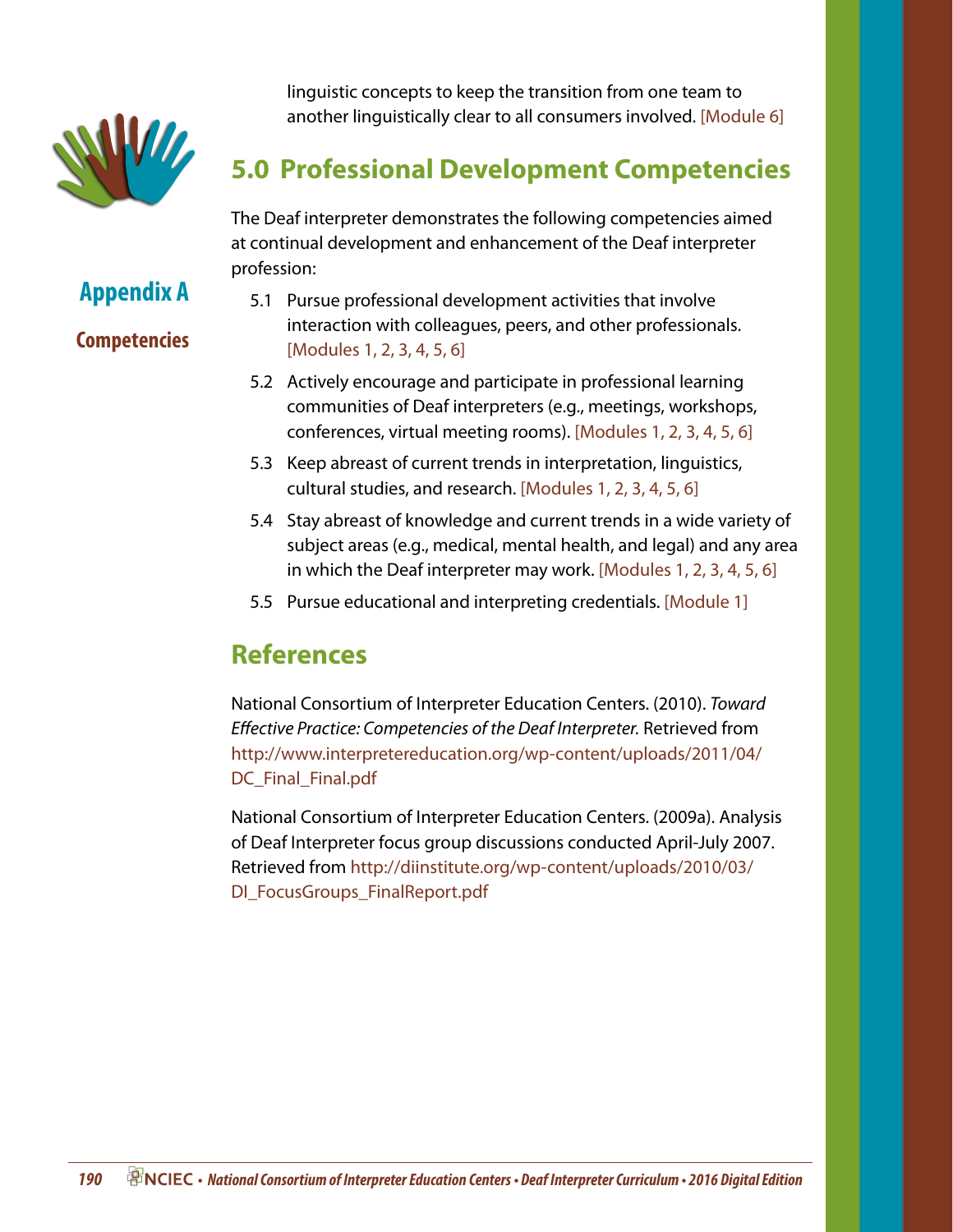| <b>Competencies by Modules</b>                                                                                                                                                                                                                                     |          |           |                |           |            |           |
|--------------------------------------------------------------------------------------------------------------------------------------------------------------------------------------------------------------------------------------------------------------------|----------|-----------|----------------|-----------|------------|-----------|
|                                                                                                                                                                                                                                                                    | Ξ        | <b>M2</b> | <b>M3</b>      | <b>M4</b> | <b>NIS</b> | <b>M6</b> |
| and/or another signed language, and a<br>long interactions with Deaf family members and friends, Deaf peers within the<br>wide variety of other communication forms used by Deaf people through life-<br>education system, and Deaf people in the community.       | $\times$ |           | $\times$       |           |            |           |
| 1.2 Early experiences of interpreting for family, friends, and peers.                                                                                                                                                                                              | $\times$ |           |                |           |            |           |
| 1.3 Experiences of personal challenges in comprehending situations, interpreters,                                                                                                                                                                                  | $\times$ |           |                |           |            |           |
| 1.4 Personal experiences of discrimination, oppression, and frustration with lack                                                                                                                                                                                  | $\times$ |           | $\times$       |           |            |           |
| 2.0 Language, Culture & Communication Competencies                                                                                                                                                                                                                 | Σ        | <u>N2</u> | M <sub>3</sub> | <b>M4</b> | <b>NIS</b> | <b>M6</b> |
| including spontaneous use of pragmatic and sociolinguistic features of ASL and/<br>2.1 Native or native-like competency in ASL and/or a second signed language,<br>or a second signed language discourse including prosody, accent, transition                     | $\times$ |           |                |           |            |           |
| 2.2 Adeptness and flexibility in working across a range of registers, genres, and<br>language, attributable to consumer's<br>age, gender, ethnicity and cultural background, region, socioeconomic status,<br>physical and cognitive health, and education levels. | $\times$ | $\times$  | $\times$       |           | $\times$   |           |



**Appendix A Competencies**

 *• National Consortium of Interpreter Education Centers • Deaf Interpreter Curriculum • 2016 Digital Edition 191*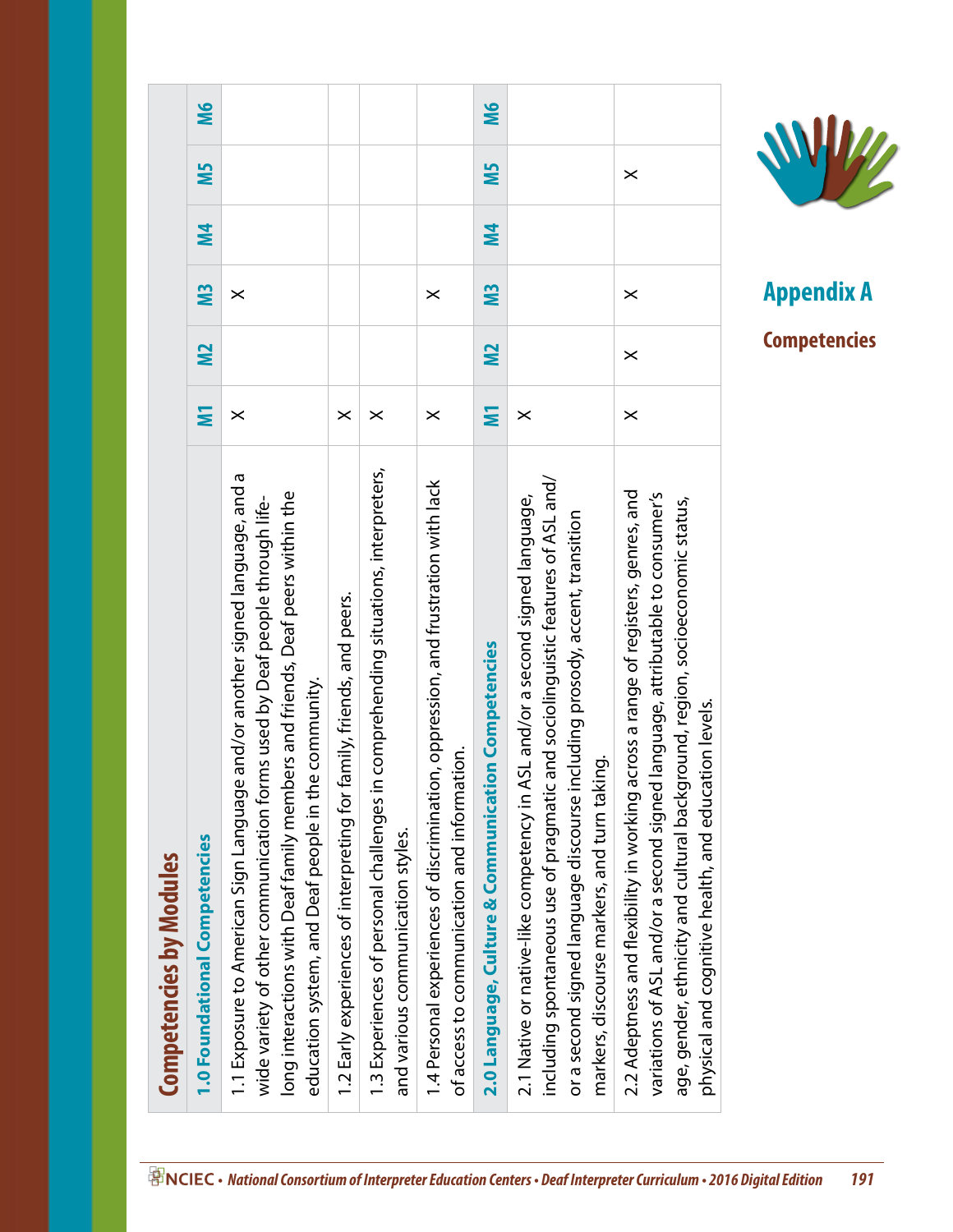

|                                                                                                                                                                                                                                                         |                | <b>Competencies</b> | <b>Appendix A</b> |           | VII                   |                       |
|---------------------------------------------------------------------------------------------------------------------------------------------------------------------------------------------------------------------------------------------------------|----------------|---------------------|-------------------|-----------|-----------------------|-----------------------|
| n Competencies<br>2.0 Language, Culture & Communicatio                                                                                                                                                                                                  | Ξ              | <b>N</b>            | SW                | <b>M4</b> | S                     | <b>SM</b>             |
| 2.3 Ability to recognize and negotiate cultural behaviors, values, mores, and<br>communication.<br>discourse features and styles for effective                                                                                                          | $\pmb{\times}$ | $\pmb{\times}$      |                   |           |                       | $\pmb{\times}$        |
| consumers, including drawing, mime,<br>2.4 Creativity and flexibility in the use of alternative visual communication<br>strategies to convey complex concepts to<br>props, etc.                                                                         |                | $\times$            | $\times$          |           | $\boldsymbol{\times}$ | $\boldsymbol{\times}$ |
| informed consent, job applications,<br>of the Deaf consumer's responses.<br>2.5 Ability to read and write English for sight translation of standard forms<br>and instructions (e.g., hospital admission,<br>insurance, billing) and written translation |                |                     |                   |           | $\times$              |                       |
| ss the following concepts to a variety of<br>manner:<br>2.6 Ability to effectively explain and discu<br>stakeholders in an articulate, professional                                                                                                     |                |                     |                   |           |                       |                       |
| 2.6.1 Process of consumer assessment and the rationale for using particular<br>interpreting strategies and interventions.                                                                                                                               |                | $\pmb{\times}$      | $\times$          |           |                       |                       |
| e interpreting team.<br>2.6.2 Roles, functions, and processes of th                                                                                                                                                                                     |                |                     |                   |           |                       | $\times$              |
| secutive or simultaneous interpreting.<br>2.6.3 Rationale for the decision to use con                                                                                                                                                                   |                |                     |                   |           | $\times$              |                       |
| re stakeholder use of portions of the<br>2.6.4 Extent to which interpreters' linguistic negotiation and consumer<br>language constraints may limit appropriat<br>interpretation.                                                                        |                | $\pmb{\times}$      |                   | $\times$  | $\times$              |                       |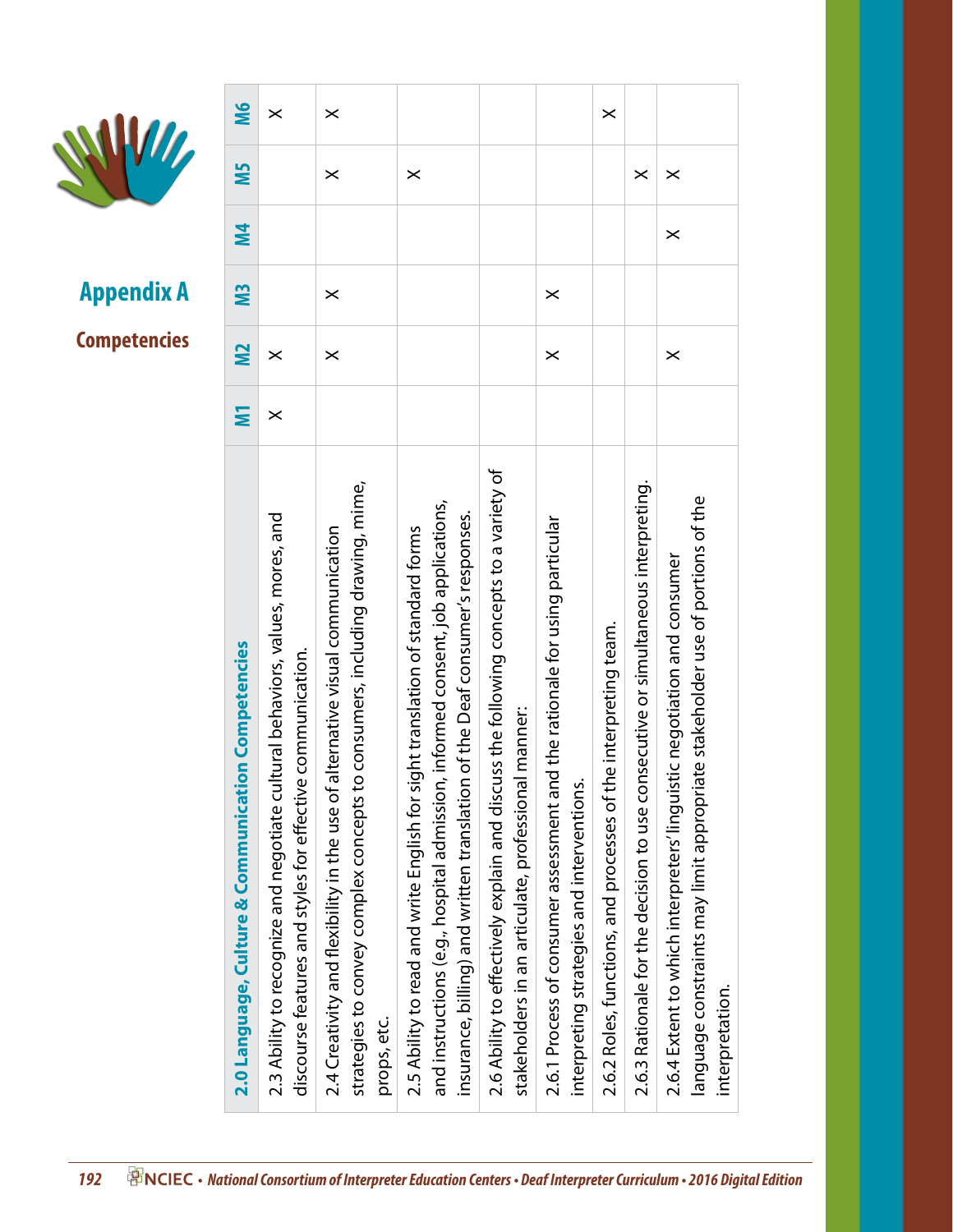|                                                                                                                                                                                                                                                                                                                                | $\times$                                                                                                                                                                                                                                                                                                                             | $\boldsymbol{\times}$                                                                                                                                                                                                                                                                                                                                                                        | $\times$                                                                                                                                                                                      | <b>M6</b>                            |
|--------------------------------------------------------------------------------------------------------------------------------------------------------------------------------------------------------------------------------------------------------------------------------------------------------------------------------|--------------------------------------------------------------------------------------------------------------------------------------------------------------------------------------------------------------------------------------------------------------------------------------------------------------------------------------|----------------------------------------------------------------------------------------------------------------------------------------------------------------------------------------------------------------------------------------------------------------------------------------------------------------------------------------------------------------------------------------------|-----------------------------------------------------------------------------------------------------------------------------------------------------------------------------------------------|--------------------------------------|
|                                                                                                                                                                                                                                                                                                                                |                                                                                                                                                                                                                                                                                                                                      |                                                                                                                                                                                                                                                                                                                                                                                              |                                                                                                                                                                                               | <b>NIS</b>                           |
|                                                                                                                                                                                                                                                                                                                                |                                                                                                                                                                                                                                                                                                                                      |                                                                                                                                                                                                                                                                                                                                                                                              |                                                                                                                                                                                               |                                      |
|                                                                                                                                                                                                                                                                                                                                |                                                                                                                                                                                                                                                                                                                                      |                                                                                                                                                                                                                                                                                                                                                                                              |                                                                                                                                                                                               | M4                                   |
| $\times$                                                                                                                                                                                                                                                                                                                       |                                                                                                                                                                                                                                                                                                                                      | $\times$                                                                                                                                                                                                                                                                                                                                                                                     | $\times$                                                                                                                                                                                      | <b>M3</b>                            |
| $\times$                                                                                                                                                                                                                                                                                                                       |                                                                                                                                                                                                                                                                                                                                      | $\times$                                                                                                                                                                                                                                                                                                                                                                                     |                                                                                                                                                                                               | <b>M2</b>                            |
|                                                                                                                                                                                                                                                                                                                                |                                                                                                                                                                                                                                                                                                                                      |                                                                                                                                                                                                                                                                                                                                                                                              |                                                                                                                                                                                               | Ξ                                    |
| 3.4 Apply understanding of the history and significance of oppression in the Deaf<br>interpreted interaction in order to determine how the consumer's position within<br>community in analysis of power relationships among participants within the<br>the power dynamic might influence interpreting decisions or strategies. | language/communication strategy consistent with the experiential and linguistic<br>educational, visual, protocol, cognitive, memory, cultural, or frame of reference)<br>relative to the particular interaction or setting in order to determine a target<br>framework of the Deaf consumer and appropriate to situational protocol. | interference, international signs, use of culture-specific and idiosyncratic gestures<br>or home signs, use of tactual communication, use of close-vision communication)<br>being used, communication system<br>3.2 Identify Deaf consumers' language use (e.g., bilingual, monolingual,<br>to determine a target language/communication form.<br>semi-lingual, familiarity with language(s) | 3.1 Recognize educational, cognitive, physiological, and sociolinguistic factors<br>and communication needs likely to influence interpretation strategies and<br>communication interventions. | 3.0 Consumer Assessment Competencies |
|                                                                                                                                                                                                                                                                                                                                | $\times$                                                                                                                                                                                                                                                                                                                             | $\times$<br>$\times$<br>3.3 Identify Deaf consumer's potential gaps (e.g., informational, experiential,                                                                                                                                                                                                                                                                                      |                                                                                                                                                                                               |                                      |

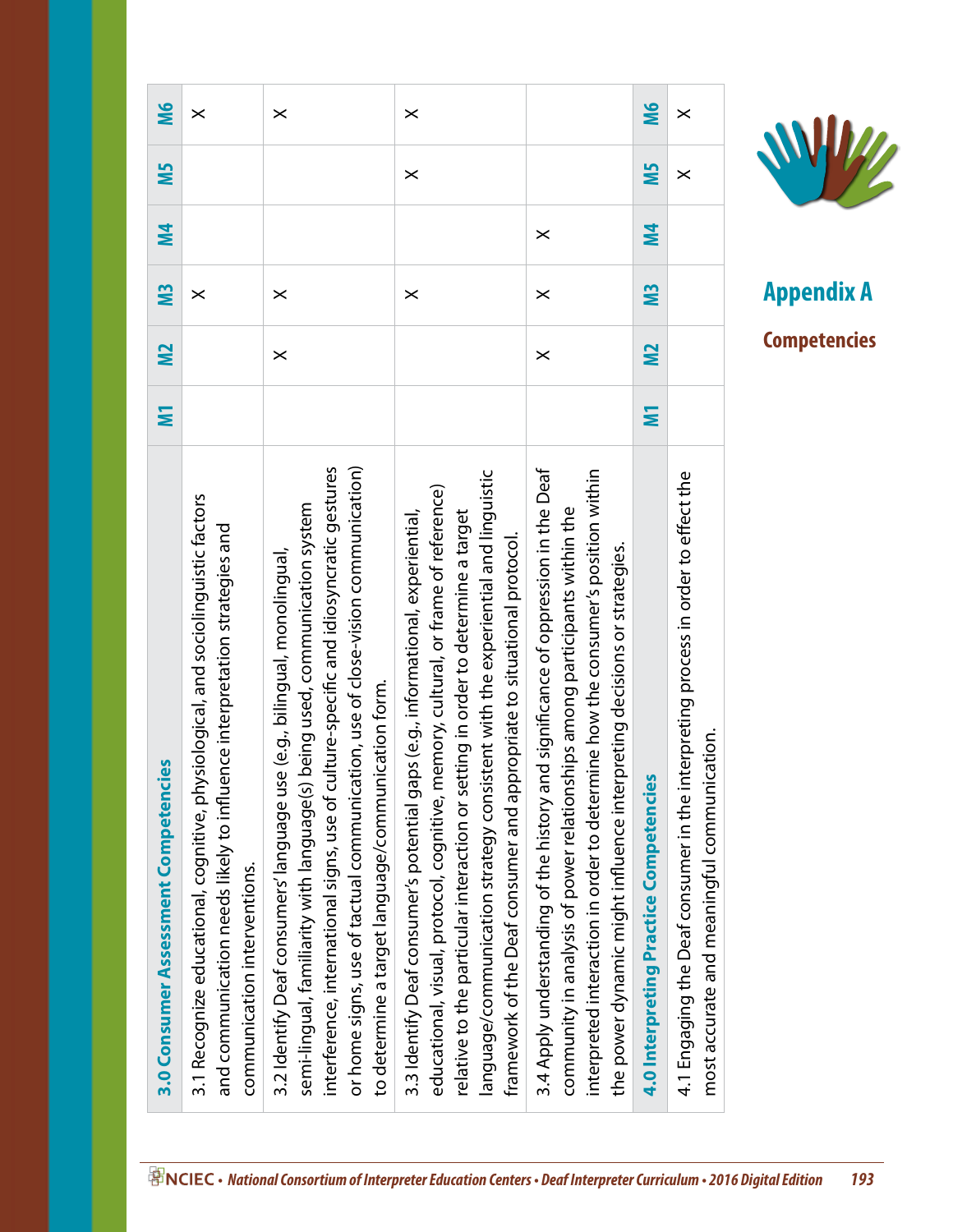

| <b>Appendix A</b><br><b>Competencies</b> | <b>M4</b><br>SW<br>$\tilde{=}$<br>Ε    | $\times$<br>meaning (e.g., prompting, probing, referencing previous comments,<br>paraphrasing, verifying interpreter's comprehension of the Deaf consumer's | reference, surrogate role, reporting of events, description, use of tense and spatial<br>meaning and discern meaning in spite<br>is sentence structures, pronominal | $\times$<br>the discourse (e.g., reiterating previous remark/question, making connections to<br>4.4 Strategies to maintain the Deaf consumer's focus on information relevant to | consistent with the experiential and linguistic framework of the Deaf consumer        | $\times$<br>4.5.1 Adapting syntactic form (e.g., temporal sequencing, spatial representation,<br>temporal referencing, pronominal referencing, constructed action, restructuring | pacing, parsing of content).              |
|------------------------------------------|----------------------------------------|-------------------------------------------------------------------------------------------------------------------------------------------------------------|---------------------------------------------------------------------------------------------------------------------------------------------------------------------|---------------------------------------------------------------------------------------------------------------------------------------------------------------------------------|---------------------------------------------------------------------------------------|----------------------------------------------------------------------------------------------------------------------------------------------------------------------------------|-------------------------------------------|
|                                          | 4.0 Interpreting Practice Competencies | 4.2 Elicitation strategies to draw out information and seek clarification of<br>message).                                                                   | of production interference in such areas a<br>4.3 Contextual strategies to infer implied<br>reference.                                                              | earlier discussion; clarifying the point of remark/question).                                                                                                                   | 4.5 Production strategies aimed at a target language/communication form<br>including: | of question forms to narrow possible responses, adjusting register).                                                                                                             | 4.5.2 Managing flow of information (e.g., |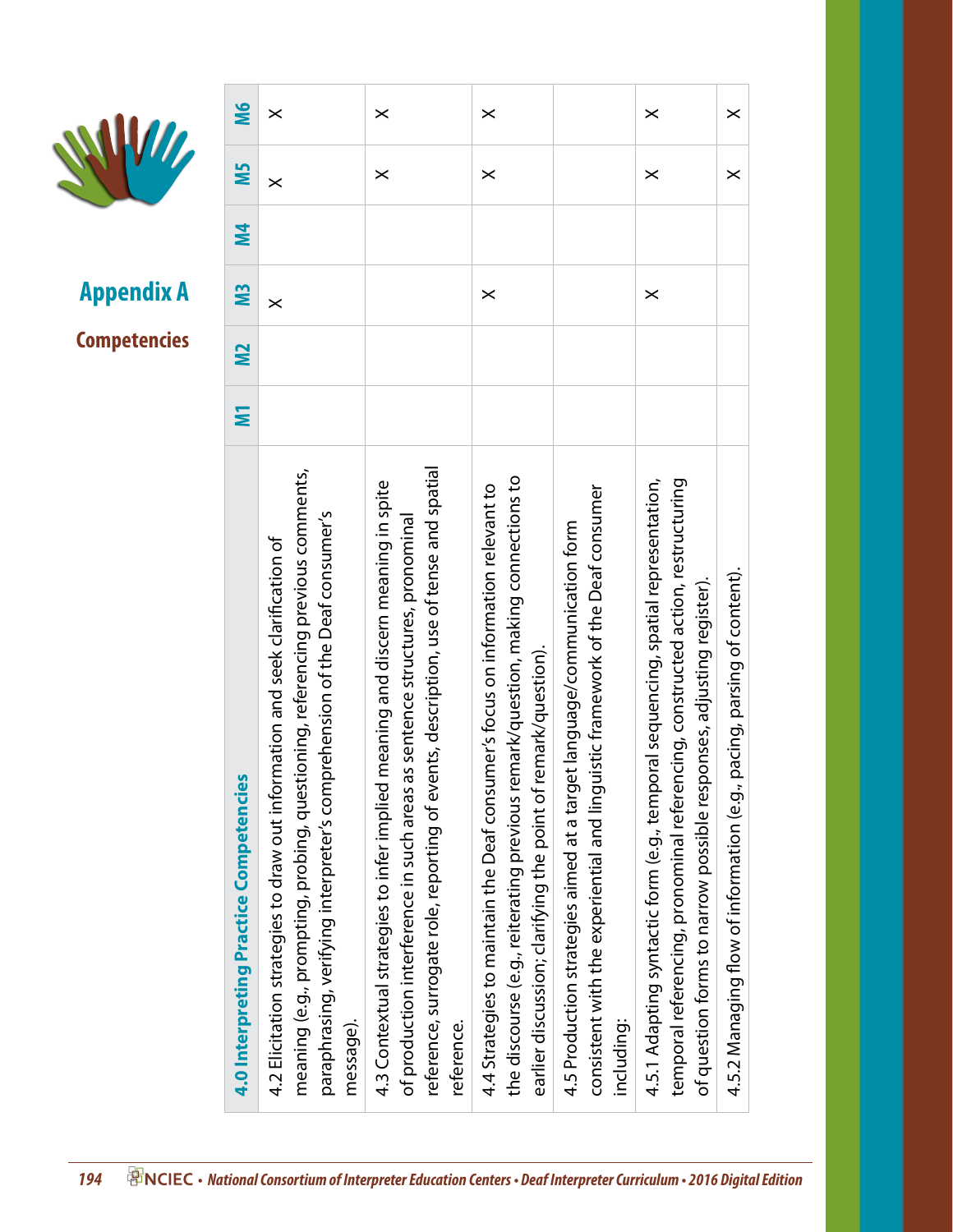| 4.0 Interpreting Practice Competencies                                                                                                                                                                                                                                                                                                              | Ξ | <b>N2</b> | M <sub>3</sub> | <b>M4</b>             | <b>NS</b>             | <b>M6</b>             |
|-----------------------------------------------------------------------------------------------------------------------------------------------------------------------------------------------------------------------------------------------------------------------------------------------------------------------------------------------------|---|-----------|----------------|-----------------------|-----------------------|-----------------------|
| 4.5.3 Providing contextual information (e.g., visual description, linkages among<br>definitions, cultural information, and explanation of situational protocol).<br>reframing, analogies, examples,<br>concepts discussed, added redundancy, I                                                                                                      |   | $\times$  |                |                       | $\boldsymbol{\times}$ | $\times$              |
| (e.g., tactual communication, close-vision<br>communication, international signs, adopting the Deaf consumer's preferred<br>signs, cultural specific or idiosyncratic gestures, home signs, use of props,<br>4.5.4 Monitoring consumer feedback to determine alternative modes of<br>communication and other interventions<br>drawing, mime, etc.). |   | $\times$  | $\times$       |                       | $\boldsymbol{\times}$ | $\times$              |
| involved concerning details as needed<br>4.5.5 Seeking clarification from all parties<br>to accomplish above.                                                                                                                                                                                                                                       |   |           |                |                       | $\boldsymbol{\times}$ | $\times$              |
| or imprinted messages in ways that do not represent an intended consequence of<br>4.6 Demonstrate ability to recognize when stakeholders may use ancillary aspects<br>the linguistic interaction.                                                                                                                                                   |   |           |                | $\boldsymbol{\times}$ | $\times$              | $\times$              |
| ction to determine whether interpreting<br>is effective; determine when it might be appropriate to stop the proceedings and<br>4.7 Demonstrate ability to monitor intera<br>offer appropriate alternative resources.                                                                                                                                |   |           |                | $\boldsymbol{\times}$ | $\boldsymbol{\times}$ | $\boldsymbol{\times}$ |
| 4.8 Identify, recognize, and differentiate roles as an interpreter and as an advocate<br>including boundaries expected within the profession and the Deaf community.                                                                                                                                                                                |   |           |                | $\boldsymbol{\times}$ |                       | $\boldsymbol{\times}$ |



 *• National Consortium of Interpreter Education Centers • Deaf Interpreter Curriculum • 2016 Digital Edition 195*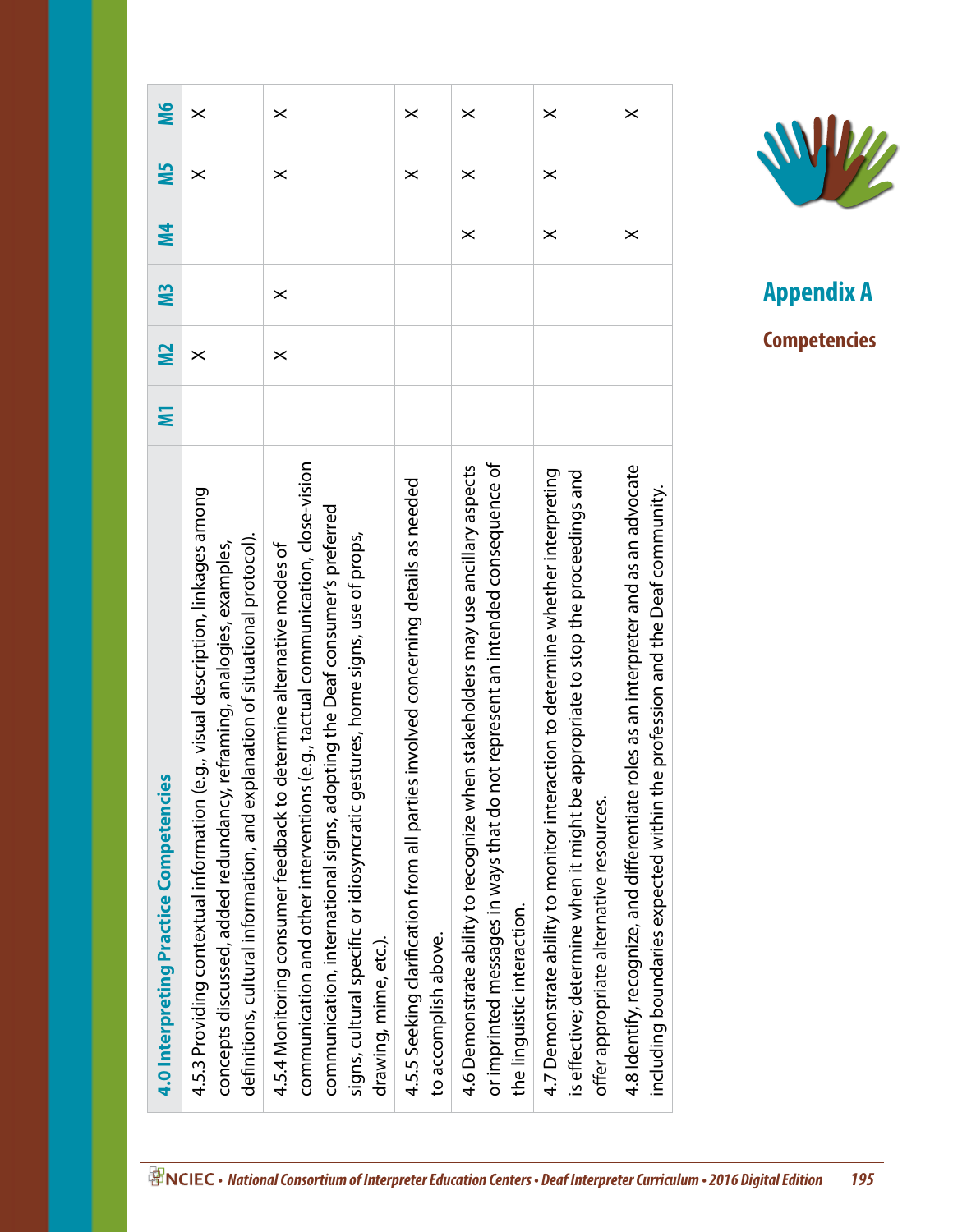

|                     | <b>M6</b>                              |                                                                                                                                                                    | $\times$                                                                                                                                                                                                                                                                                               | $\times$                                                                                                                                                                                    | $\times$                                                                                                                                                                                                      | $\times$                                                                                                                                                                                                                                                                                                       | $\times$                                                                                                                                                                           |
|---------------------|----------------------------------------|--------------------------------------------------------------------------------------------------------------------------------------------------------------------|--------------------------------------------------------------------------------------------------------------------------------------------------------------------------------------------------------------------------------------------------------------------------------------------------------|---------------------------------------------------------------------------------------------------------------------------------------------------------------------------------------------|---------------------------------------------------------------------------------------------------------------------------------------------------------------------------------------------------------------|----------------------------------------------------------------------------------------------------------------------------------------------------------------------------------------------------------------------------------------------------------------------------------------------------------------|------------------------------------------------------------------------------------------------------------------------------------------------------------------------------------|
|                     | SW                                     |                                                                                                                                                                    |                                                                                                                                                                                                                                                                                                        |                                                                                                                                                                                             |                                                                                                                                                                                                               |                                                                                                                                                                                                                                                                                                                |                                                                                                                                                                                    |
|                     | <b>M4</b>                              |                                                                                                                                                                    |                                                                                                                                                                                                                                                                                                        |                                                                                                                                                                                             |                                                                                                                                                                                                               |                                                                                                                                                                                                                                                                                                                |                                                                                                                                                                                    |
| <b>Appendix A</b>   | SW                                     |                                                                                                                                                                    |                                                                                                                                                                                                                                                                                                        |                                                                                                                                                                                             |                                                                                                                                                                                                               |                                                                                                                                                                                                                                                                                                                |                                                                                                                                                                                    |
| <b>Competencies</b> | $\tilde{=}$                            |                                                                                                                                                                    |                                                                                                                                                                                                                                                                                                        |                                                                                                                                                                                             |                                                                                                                                                                                                               |                                                                                                                                                                                                                                                                                                                |                                                                                                                                                                                    |
|                     | Ξ                                      |                                                                                                                                                                    |                                                                                                                                                                                                                                                                                                        |                                                                                                                                                                                             |                                                                                                                                                                                                               |                                                                                                                                                                                                                                                                                                                |                                                                                                                                                                                    |
|                     | 4.0 Interpreting Practice Competencies | 4.9 When working as a team with a hearing interpreter, demonstrate ability to<br>nt work with all parties involved:<br>effectively negotiate aspects of the conjoi | team, and effect a mutual monitoring process in the construction of complete<br>meaning, gather clarifying information, manage information flow within the<br>4.9.1 Foster a collaborative interpreting process, working together to verify<br>and accurate interpretation for all consumers involved. | strategies for routine and complex interpreting situations and how to adapt and<br>4.9.2 Agree in advance with team interpreter on language use, techniques and<br>change course as needed. | ment of switching between consecutive<br>4.9.3 Agree in advance with team interpreter on the use of consecutive and/or<br>and simultaneous interpreting as needed.<br>simultaneous interpretation and manager | communication breakdowns between team members, including requesting brief<br>team conferences, adapting language use, techniques, strategies, and replacing<br>eter how to manage potential<br>a professional manner.<br>4.9.4 Discuss in advance with team interpr<br>members of the team, when necessary, in | perceived roles, cultural disparities, discrimination, oppression, audism) within the<br>4.9.5 Recognize and effectively navigate potential power dynamics (e.g.,<br>team process. |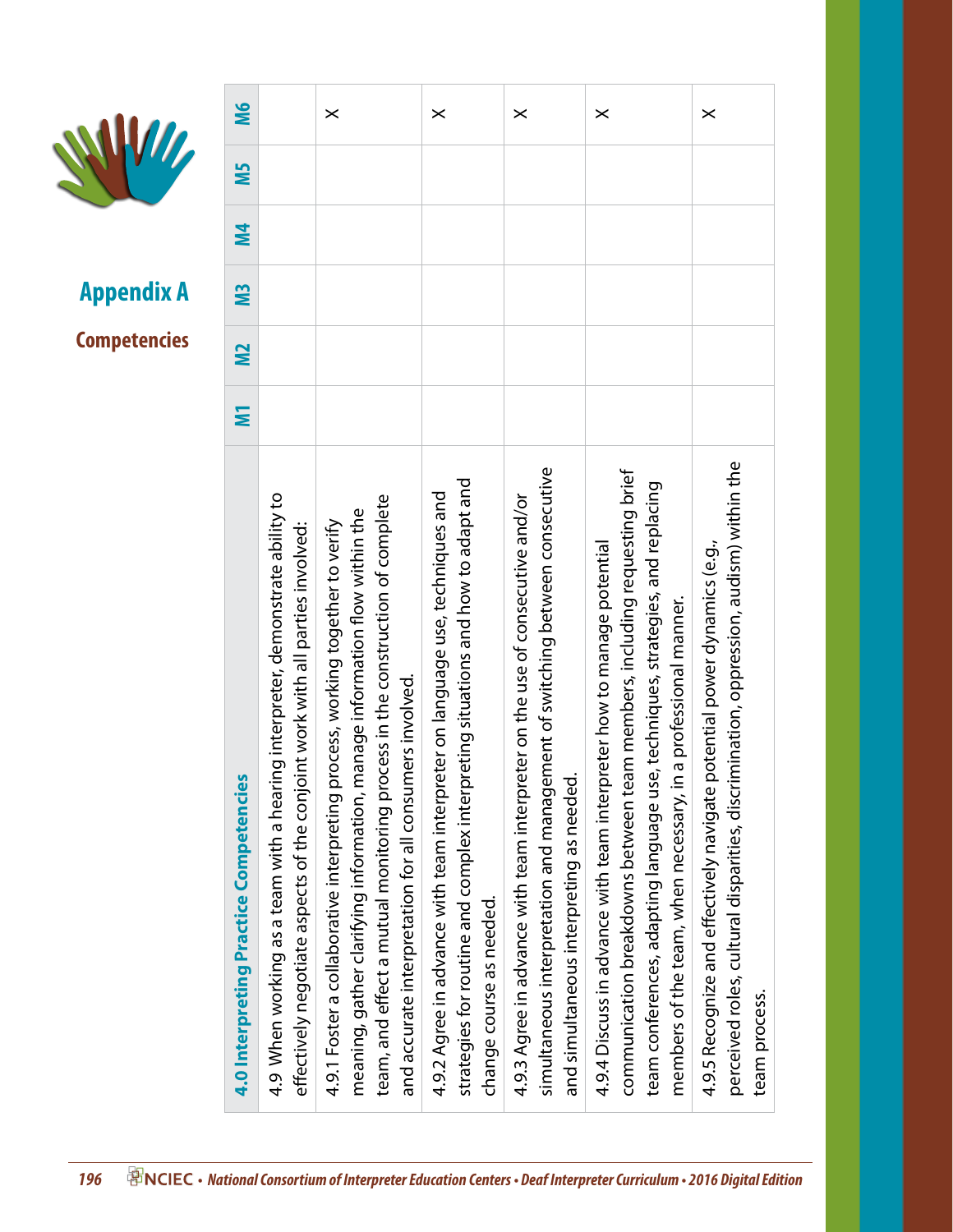| 4.0 Interpreting Practice Competencies                                                                                                                                                                                                                 | Σ                     | <b>N2</b>    | <b>M3</b>      | <b>N4</b>      | <b>SIN</b>            | <b>M6</b>             |
|--------------------------------------------------------------------------------------------------------------------------------------------------------------------------------------------------------------------------------------------------------|-----------------------|--------------|----------------|----------------|-----------------------|-----------------------|
| transition from one team to another linguistically clear to all consumers involved.<br>4.9.6 When two or more teams are at work, plan how and when to switch so that<br>each team will utilize and build upon existing linguistic concepts to keep the |                       |              |                |                |                       | $\boldsymbol{\times}$ |
| 5.0 Professional Development Competencies                                                                                                                                                                                                              | Ξ                     | $\mathbf{z}$ | N <sub>3</sub> | M <sub>4</sub> | ΜŚ                    | <b>M6</b>             |
| 5.1 Pursue professional development activities that involve interaction with<br>colleagues, peers, and other professionals.                                                                                                                            | $\boldsymbol{\times}$ | ×            | $\pmb{\times}$ | $\times$       | ×                     | ×                     |
| Deaf interpreters (e.g., meetings, workshops, conferences, virtual meeting rooms).<br>5.2 Actively encourage and participate in professional learning communities of                                                                                   | $\times$              | $\times$     | $\times$       | $\times$       | $\boldsymbol{\times}$ | $\times$              |
| 5.3 Keep abreast of current trends in interpretation, linguistics, cultural studies,<br>and research.                                                                                                                                                  | $\times$              | $\times$     | $\times$       | $\times$       | $\boldsymbol{\times}$ | $\boldsymbol{\times}$ |
| 5.4 Stay abreast of knowledge and current trends in a wide variety of subject<br>areas (e.g., medical, mental health, and legal) and any area in which the Deaf<br>interpreter may work.                                                               | $\times$              | $\times$     | $\times$       | $\times$       | $\boldsymbol{\times}$ | $\times$              |
| 5.5 Pursue educational and interpreting credentials.                                                                                                                                                                                                   | $\times$              |              |                |                |                       |                       |